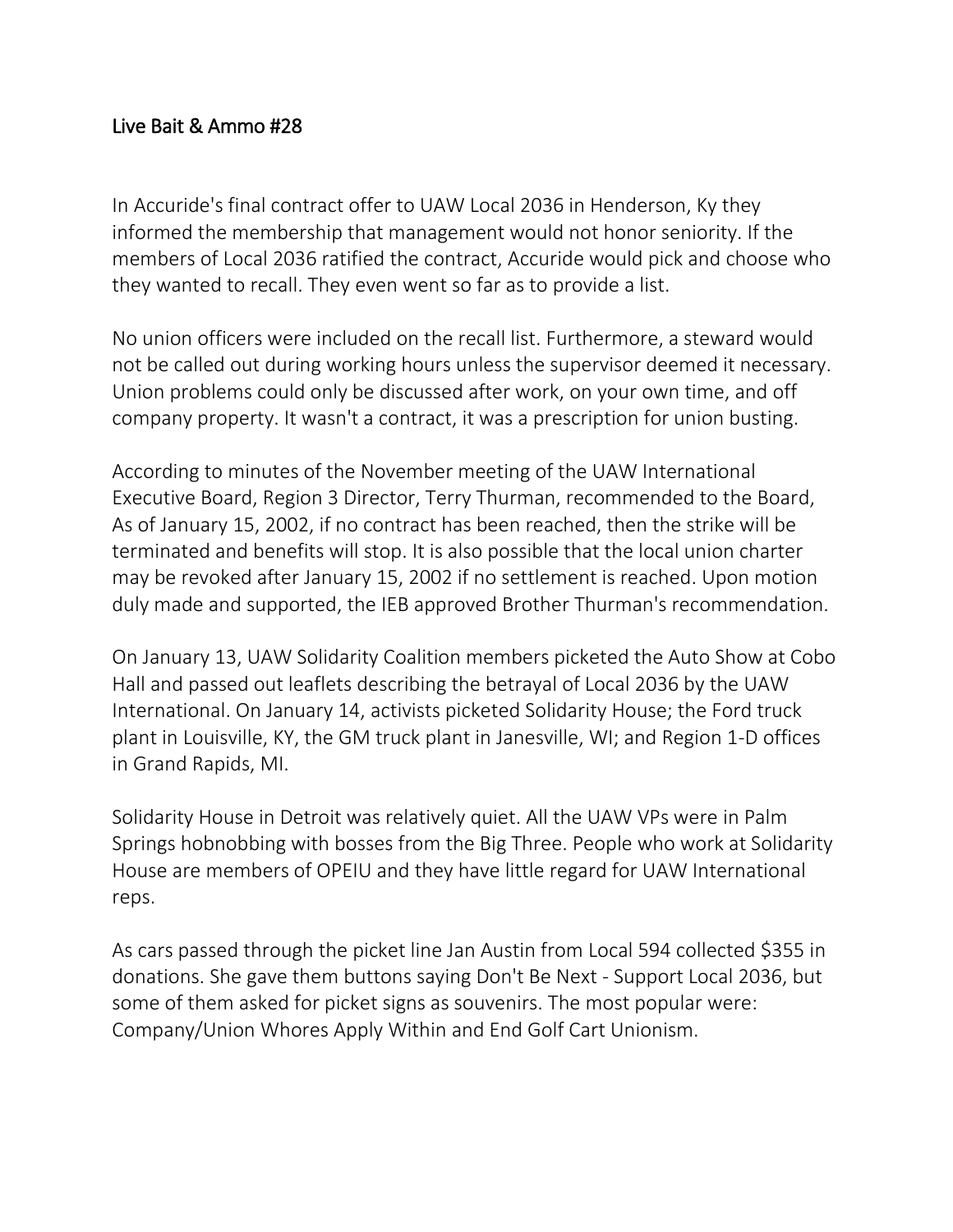Out on the street the signs were less humorous. They denounced betrayal and proclaimed Don't Be Next; An Injury to One is an Injury to All; Solidarity is Forever not for Awhile; The Strike Fund is for Strikers not Porkchoppers; Don't Deep Six Local 2036; & Which Side are You On?.

Former Detroit newspaper strikers walked the line, as did workers from Mexican Industries, and members of New Directions, the UAW Solidarity Coalition, and UAW Concern. Doug Hanscom came from Baltimore, MD, Caroline Lund came from Nummi, CA, and CAW member, Diane Albrecht, came from Stratford, Ontario.

Two workers from West Virginia told me they had been temp workers for five years. As temps they did not receive benefits or full pay though they did equal work. They were required to pay union dues, but they could not file a grievance. In a perverted twist of union democracy they were allowed to vote for the union rep who would not represent them. And the UAW wonders why they can't win organizing drives?

Billy Robinson and I requested an audience with an International VP. We were permitted inside the lobby while security guards made phone calls upstairs. After more than twenty years of paying dues we are still treated like illegal aliens at Solidarity House. Since the VPs were all in Palm Springs we had to content ourselves with an administrative assistant of Elizabeth Bunn who, they said, was Vice President in charge of Independent Parts Suppliers.

The a.a. mumbled introductions. When he shook my hand, I did a double take. I thought he handed me a fish. I didn't catch his name but his gold bracelet was initialed J.R.

He led us into a small room in the lobby constructed with clear Plexiglas walls. I felt like I was in an aquarium. The security guards stared at us through the glass and we stared back. They never blinked. I wondered if they were robots, but they were too fat, and appeared to be sucking air.

We sat down at a table and JR proceeded to take notes. JR was real slow. There were long pauses between his words, not like he was choosing his words carefully, but like he couldn't find them. The conversation reminded me of internet chat. You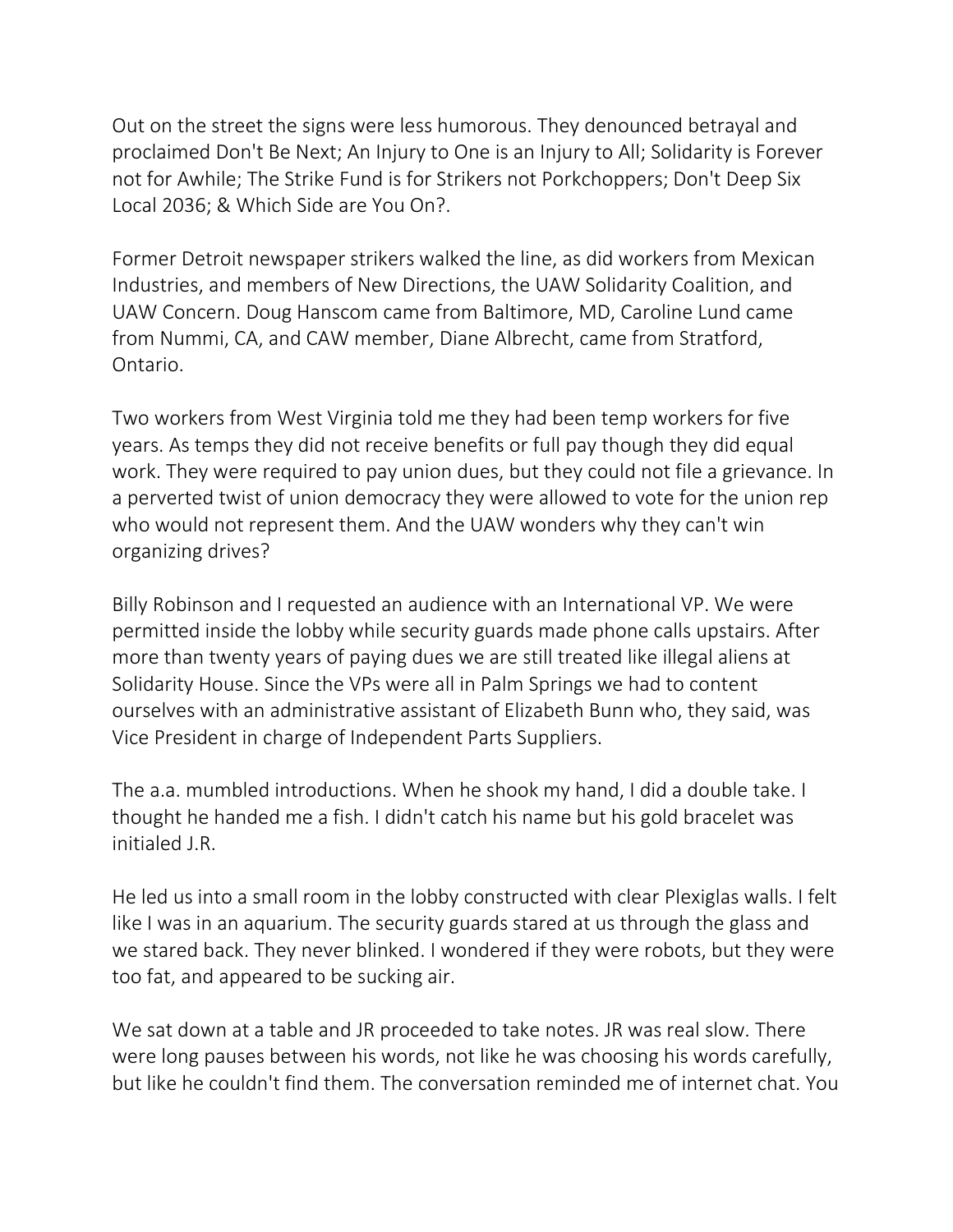know how you wait so long for the response your mind wanders off, and before you know it, you inadvertently change the subject, and after that the conversation stumbles like two drunks in a Who's on first? routine.

JR didn't know anything about the lockout at Local 2036 in Henderson, KY. He was the administrative assistant to a UAW V.P. in charge of Independent Parts Suppliers and he didn't know anything about a lockout that was nearly four years old. That or he thought playing dumb was smart.

Billy looked tired. He was recovering from knee surgery. The past year had been especially hard. Two of his siblings had passed away, another was seriously ill, a few members of Local 2036 had committed suicide after the International cut off strike benefits back in 1999, lots of families had been torn up. Like others at local 2036 his hope for retirement had been snuffed.

Billy was patient. He started at the beginning. He spoke slowly, giving JR plenty of time to write it all down. I had to admire Billy as I listened to the tale. JR was a ringer, but Billy treated him respectfully, and spoke articulately, noting all the pertinent details accurately.

The characteristic I admire most is perseverance, the strength to keep coming back, to never give up. It makes all the difference, and Billy like so many others from his local has perseverance to spare. A. Philip Randolph introduced a resolution to refuse certification to unions that denied membership to African-Americans at every AFL convention from 1933 until it became federal law in 1964. Thirty-one years of no justice, no peace.

Randolph is the man who organized the civil rights march on Washington DC at which Martin Luther King gave his famous I Have a Dream speech. Because of Randolph's tenacity we have that vision implanted in our memories. As I listened to Billy speak I understood why the International is afraid of him. He speaks from the heart. And he won't go away.

Billy said, We feel betrayed. He said, We believe in the union. He said. This strike could have been won 46 months ago and it still could be won. He said, We want the International to support us in our struggle for justice.